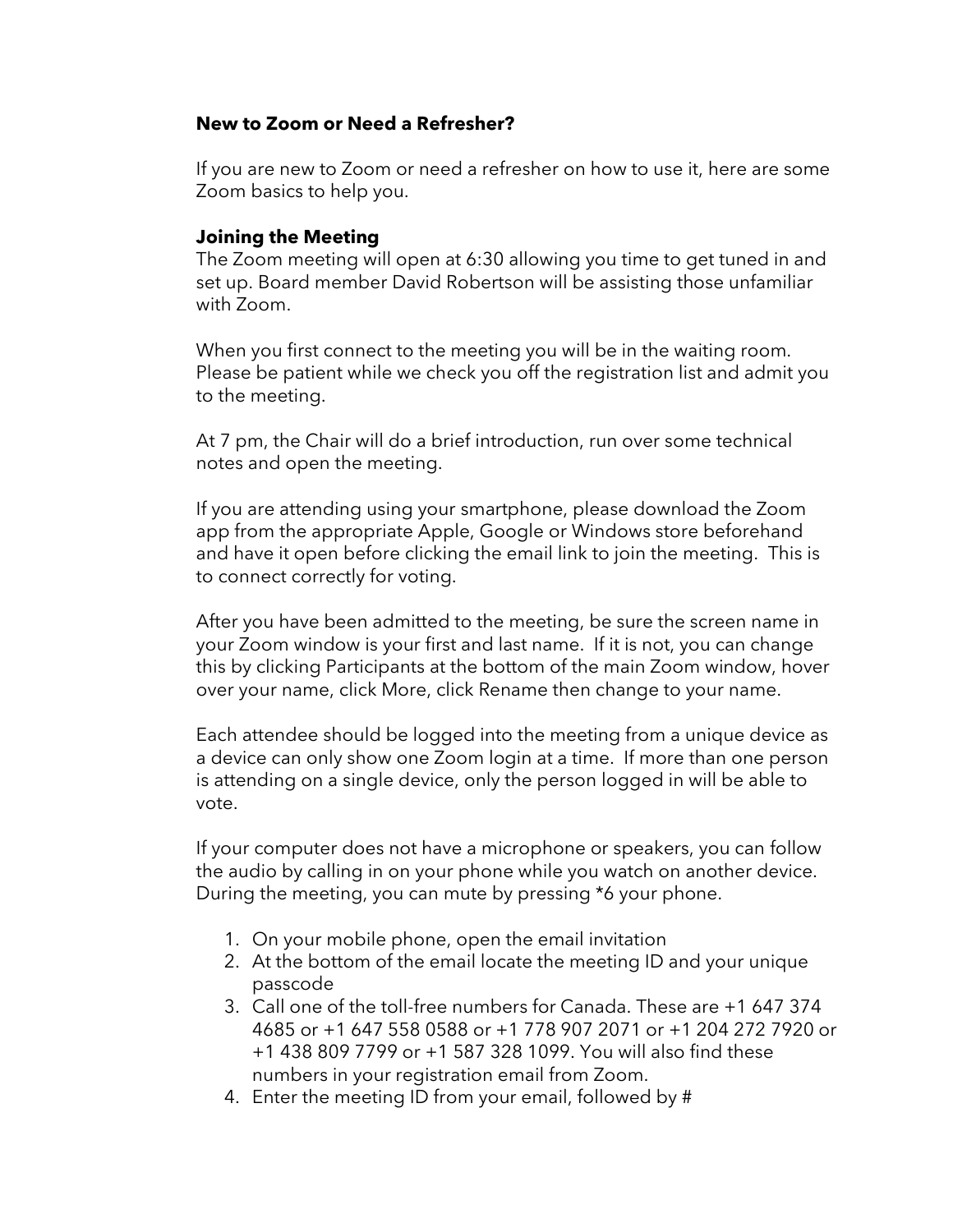5. When prompted, enter your unique passcode.

Note that you can choose to listen by phone without watching on another device by skipping step 5, but you will not be able to vote when the polls are presented by video.

If you have problems login into the meeting, you can call 250 744-2468 for help.

## **Voting in the Meeting**

We will be using the Zoom polling feature for voting in the AGM, so it is important that you follow the steps below to confirm your Zoom registration and sign into the meeting.

When you click the link at the bottom of this email you will be asked for your name and email. After you complete and click submit you will receive an email with the AGM Zoom meeting link. Use this to join the AGM on Monday, June 28.

## **New to Zoom? Please Read These Notes:**

\*Please note\*We do not own any videos linked below - These are all public YouTube videos and we have tried to insert the simplest ones.

- You will join the zoom meeting through the email sent to you after your Zoom registration. Here is a quick video on [how to join a zoom meeting.](https://www.youtube.com/watch?v=pAMDxH_H_Cs)
- Here are some handy tips on how configure your audio and video [settings.](https://www.youtube.com/watch?v=ugda61PyFIo)
- When you join in your mic and video will be allowed on for a brief period of chatting before we get started.
- Once the meeting starts at 7:00, we will mute everyone to ensure our presenters have the stage.
- If you have questions or comments during the meeting, please use the Chat feature in Zoom with the "everyone" designation. We will have someone monitoring the Chat to notify the Chair as questions and comments come up.
- Turn on the Chat by clicking on the icon at the bottom of the main Zoom window. The icons will appear when you hover your cursor at the bottom of the window. Please view this video for a quick how t[o: In](https://nam10.safelinks.protection.outlook.com/?url=https%3A%2F%2Fyoutu.be%2FLNnUqWJMxJU&data=02%7C01%7C%7C573bdf55078f4015590908d81eab0271%7C84df9e7fe9f640afb435aaaaaaaaaaaa%7C1%7C0%7C637293067107606588&sdata=oX73A5rvJQBYJiI%2F5v5Vte3nsii9Tsjrno5lDwTMN7Q%3D&reserved=0)[meeting Zoom Chat.](https://nam10.safelinks.protection.outlook.com/?url=https%3A%2F%2Fyoutu.be%2FLNnUqWJMxJU&data=02%7C01%7C%7C573bdf55078f4015590908d81eab0271%7C84df9e7fe9f640afb435aaaaaaaaaaaa%7C1%7C0%7C637293067107606588&sdata=oX73A5rvJQBYJiI%2F5v5Vte3nsii9Tsjrno5lDwTMN7Q%3D&reserved=0)
- If you are using a PC, you do not need to download Zoom to your computer, just click the link in the Zoom email and follow the instructions.